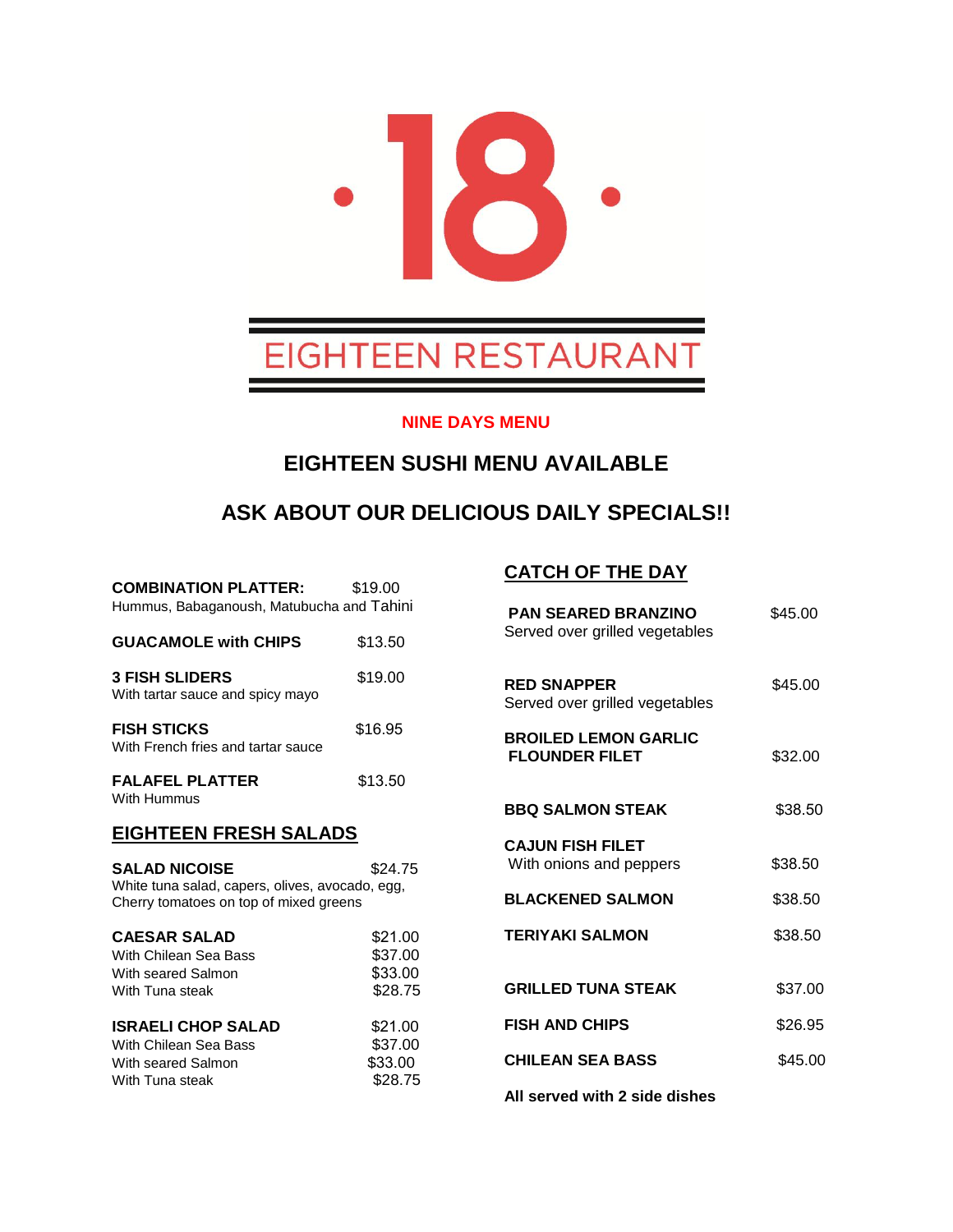### **CROWD PLEASERS**

| <b>FALAFEL BURGER</b><br>With Tahini and lightly browned onions                       | \$23.00 |
|---------------------------------------------------------------------------------------|---------|
| <b>EIGHTEEN VEGGIE BURGER</b><br>Topped with Portabella mushrooms                     | \$23.00 |
| <b>EIGHTEEN SALMON BURGER</b><br>With Arugula, sliced cucumbers and cilantro<br>Aioli | \$26.50 |
| <b>PASTA PESTO</b>                                                                    | \$21.00 |
| Add Salmon or Tuna                                                                    | \$34.00 |
| <b>TRI COLOR PASTA</b>                                                                | \$21.00 |
| With vegetables                                                                       |         |
| Add Salmon or Tuna                                                                    | \$34.00 |

## **EIGHTEEN TASTY SIDE DISHES**

| <b>TERIYAKI STRING BEANS</b> | \$9.00  |
|------------------------------|---------|
| <b>MASHED POTATOES</b>       | \$9.00  |
| <b>BASMATI RICE</b>          | \$9.00  |
| <b>HOMEMADE FRENCH FRIES</b> | \$9.00  |
| <b>COLESLAW</b>              | \$9.00  |
| <b>TRUFFLE MASH POTATO</b>   | \$12.00 |